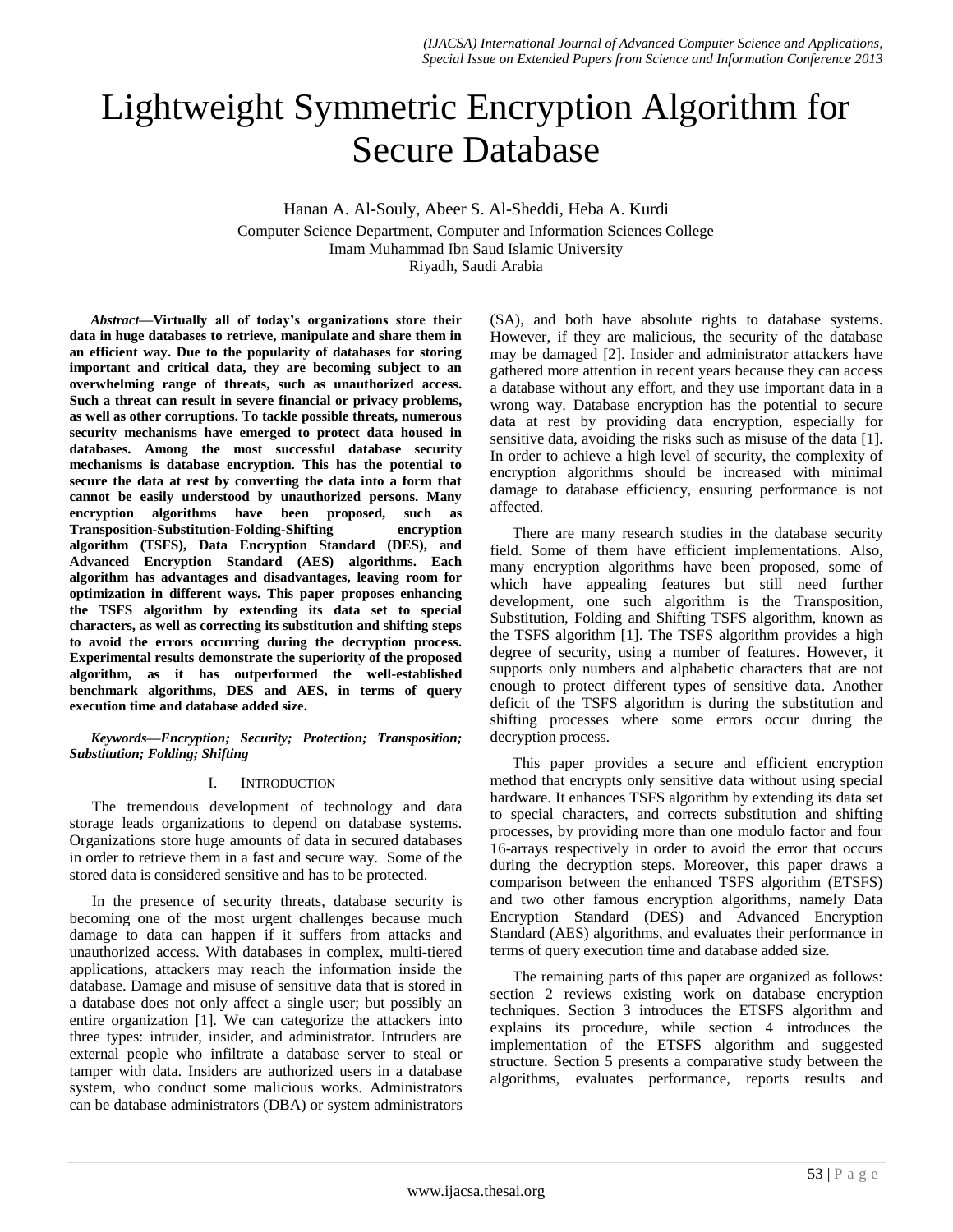discusses them. Finally, section 6 concludes with a summary of contributions and makes suggestions for future research work.

## II. RELATED WORK

Due to the important role that encryption techniques play in securing database systems, numerous algorithms have emerged with different techniques and performance. Bouganim and Pucheral proposed a smart card solution to protect data privacy; the owners of databases can access the data using a client terminal that is supported by smart card devices [3]. This proposed solution is considered as a secure and an effective solution, but it is complicated and expensive [1]. Database encryption greatly affects database performance because each time a query runs, a large amount of data must be decrypted. Therefore, [4] suggests that encrypting sensitive data only can provide the needed security without affecting the performance.

In [1] [5] [6] encryption algorithms were proposed depending on encryption of sensitive data only. Kaur et al. proposed a technique to encrypt numeric data only using a fixed data field type and length [5]. However, this algorithm does not support encryption of character data. Agrawal et al [6] also, proposed an encryption scheme for numeric data with an important feature that allows queries or any comparison operations to be applied directly on encrypted data sets without decrypting them. The scheme uses indexes of database over encrypted tables, but it is only applied to numeric data, additionally, it has not investigated key management. In some application, where the data is backed up frequently, we need to control the access to data and support multilevel access. So, Hwang and Yangb proposed a multilevel database encryption system with subkeys, which can encrypt/decrypt the whole table, column or row. Also, this system can encrypt each row with different subkeys according to a security class of the data element. This system is based on the Chinese Remainder Theorem [7].

The DES algorithm is one of the famous encryption algorithms that uses a symmetric-key to change 64-bit of a plain text into 64-bit of a cipher text, using 56-bit of the key and 16 rounds. [8]. It is, now, considered as insecure for many applications; this is mainly due to the size of key, which is too small [9]. The work in [10] presents the AES algorithm as a replacement for the DES algorithm as a standard for data encryption. It is a symmetric-key algorithm that takes 128-bit for the plain text and 128, 192, or 256-bit for the key, the length of the key specifies the number of rounds in the algorithm.

Finally, Manivannan and Sujarani [1] proposed efficient database encryption techniques using the TSFS algorithm, which is a symmetric-key algorithm. Its main features include using transposition and substitution ciphers techniques that are important in modern symmetric algorithms as they have diffusion and confusion.

Also, it encrypts only the sensitive data, so, it limits the added time for encryption and decryption operations. The algorithm utilizes three keys and expands them into twelve subkeys using the key expansion technique to provide effective security for the database. In order to improve the security, this algorithm uses twelve rounds and two different keys in each round.

However, TSFS algorithm applies only to alphanumeric characters; it does not accept special characters or symbols. More details about the TSFS algorithm is provided in [11], which builds a system that generates different numbers of secret keys based on the TSFS algorithm along with other algorithms to ensure a high security level of encrypted data.

## III. PROPSED ALGORITHM (ETSFS)

The main objective of this paper is to enhance the TSFS algorithm [1] and accordingly to provide a high security to the databases whilst limiting the added time cost for encryption and decryption by encrypting sensitive data only. The ETSFS algorithm can encrypt the data that consists of alphabetic characters from A to Z, all numbers and the following symbols:  $(*, -, \ldots), :$ ,  $@$  and  $\ldots$ ). The ETSFS algorithm is a symmetric encryption algorithm, meaning each transformation or process must be invertible and have inverse operation that can cancel its effect. The key also must be used in inverse order.

ETSFS algorithm uses four techniques of transformations, which are transposition, substitution, folding and shifting. Fig. 1 presents the encryption algorithm, where the decryption algorithm reverses the encryption algorithm. The following sections describe the four techniques and contain the algorithms in pseudo-code format to be easy to understand:

## *A. Transposition*

Transposition transformation changes the location of the data matrix elements by using diagonal transposition that reads the data matrix in the route of zigzag diagonal starting from the upper left corner after getting the data and pads it with \*s if it is less than 16 digits [1]. Fig. 2 shows the transposition process when the entered data was: 6923@domain.Sa, where Fig. 3 shows the transposition algorithm in encryption side, then, Fig. 4 shows the transposition algorithm in decryption side.

| Algorithm encryption (String data,<br>Array[12] keys) |
|-------------------------------------------------------|
| <b>Pre:</b> data is plain text.                       |
| keys is array that contains 12 4x4-key matrices.      |
| <b>Post:</b> encryptedData is data after encrypting.  |
|                                                       |
| Matrix <sup>[4,4]</sup> dataMatrix;                   |
| String encryptedData;                                 |
| if (data length $< 16$ )                              |
| padd data by adding *'s;                              |
| else if (data length $> 16$ )                         |
| cut the data after 16;                                |
| end if                                                |
| $dataMatrix = data$ :                                 |
| $key = expandKeys$ (keys);                            |
| for (int i=0; $i<12$ ; $i++$ )                        |
| $dataMatrix = transposition (dataMatrix);$            |
| $dataMatrix = substitution (dataMatrix, keys(i),$     |
| $keys((i+1)mod 12))$ ;                                |
| $dataMatrix = folding (dataMatrix);$                  |
| $dataMatrix = shifting (dataMatrix);$                 |
| end for                                               |
| $\text{encryptedData} = \text{dataMatrix};$           |
| return encryptedData                                  |

#### **End encryption**

Fig. 1. Encryption algorithm.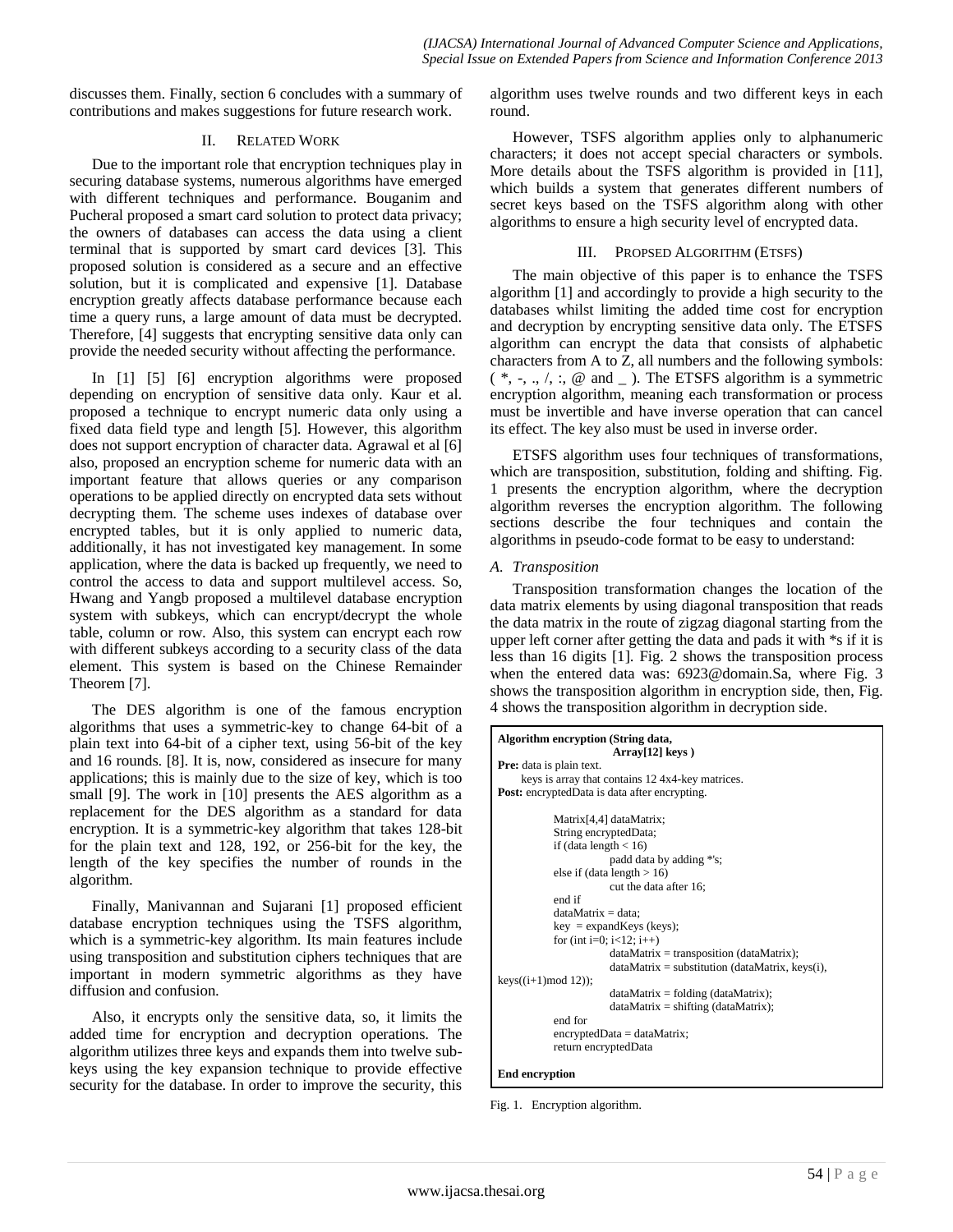

Fig. 2. Transposition example.

## **Algorithm transposition (Matrix data)**

**Pre:** data is 4x4 matrix that contains the data should be encrypted. **Post**: data is data after changing symbols location.

| Matrix temp;             |
|--------------------------|
| $temp[0,0] = data[0,0];$ |
| $temp[0,1] = data[0,1];$ |
| $temp[0,2] = data[1,0];$ |
| $temp[0,3] = data[2,0];$ |
| $temp[1,0] = data[1,1];$ |
| $temp[1,1] = data[0,2];$ |
| $temp[1,2] = data[0,3];$ |
| $temp[1,3] = data[1,2];$ |
| $temp[2,0] = data[2,1];$ |
| $temp[2,1] = data[3,0];$ |
| $temp[2,2] = data[3,1];$ |
| $temp[2,3] = data[2,2];$ |
| $temp[3,0] = data[1,3];$ |
| $temp[3,1] = data[2,3];$ |
| $temp[3,2] = data[3,2];$ |
| $temp[3,3] = data[3,3];$ |
| $data = temp;$           |
| return data;             |
|                          |

#### **End transposition**

Fig. 3. Transposition algorithm.

| <b>Algorithm inverseTransposition (Matrix data)</b><br>Pre: data is 4x4 matrix, which contains the data should be decrypted.<br><b>Post:</b> data is data after retrieving symbols location. |  |
|----------------------------------------------------------------------------------------------------------------------------------------------------------------------------------------------|--|
| Matrix temp;<br>$temp[0,0] = data[0,0];$<br>$temp[0,1] = data[0,1];$<br>$temp[0,2] = data[1,1];$                                                                                             |  |
| $temp[0,3] = data[1,2];$<br>$temp[1,0] = data[0,2];$<br>$temp[1,1] = data[1,0];$<br>$temp[1,2] = data[1,3];$<br>$temp[1,3] = data[3,0];$                                                     |  |
| $temp[2,0] = data[0,3];$<br>$temp[2,1] = data[2,0];$<br>$temp[2,2] = data[2,3];$<br>$temp[2,3] = data[3,1];$<br>$temp[3,0] = data[2,1];$                                                     |  |
| $temp[3,1] = data[2,2];$<br>$temp[3,2] = data[3,2];$<br>$temp[3,3] = data[3,3];$<br>$data = temp;$<br>return data;                                                                           |  |
| <b>End inverseTransposition</b>                                                                                                                                                              |  |

Fig. 4. Inverse transposition algorithm.

#### *B. Substitution*

The second algorithm is substitution transformation. It replaces one data matrix element with another by applying certain function [1]. If the element represents an alphabetic character, it then will be replaced with another character. If the element represents a number, it will be replaced with a number, and if it represents a symbol, it will be replaced with a symbol. The encryption function  $[1]$  E for any given letter x is

$$
E(x) = (((k1+p) mod M + k2) mod M \tag{1}
$$

Where p is the plain matrix element, k1 and k2 are the keys elements that have the same position of p, and M represents the size of modulo operation. The ETSFS algorithm takes three values for the modulus size instead of one value as in the TSFS algorithm. The described substitution process in [1] has confusion. Confusion happens if the data is composed of alphabetic and numeric digits, and the modulus size (M) will be 26 for any digit, as illustrated in the next example. If one element in the data was 4, k1=5, k2=5, M = 26, then the result of substitution process is 14 as the paper presents. This result causes two problems. The first problem, is that the length of the data will be changed and increased; for example, when the plan text size is 16 digits, the cipher text size will be 17 digits if one element only changes, and that contradicts the TSFS algorithm's feature. The second problem, since the inverse operation decrypts the data digit by digit also, is that then it will deal with each element in the cipher text individually (1 then 4). As a result, the decrypted data will be different from the data that have been encrypted. Therefore, the ETSFS algorithm gives M the following values: 26 if p is aliphatic, 10 if p is numerical and 7 if p is symbolic. The decryption function [1] D is:

$$
D(E(x)) = (((E(x) - k2) \mod M) - k1) \mod M \tag{2}
$$

Since most of the programming languages such as Java and C++ deal with the modulus as the remainder of an integer division, some of the results may have minus sign, and this will create a problem because there is no data that have minus sign representation. So, one more step has been added to the ETSFS algorithm implementation to check if the result includes the minus sign, and then apply:

$$
D(E(x)) = M - \langle D(E(x)) \rangle \tag{3}
$$

The following Fig. 5 shows the result of substitution. From the same example in fig. 5, if we implemented the decryption operation (2) on the first element, the result would be -4, so the ETSFS algorithm applies function (3) to get the correct result, which is 6. Fig. 6 and 7 show the substitution encryption algorithm and its inverse respectively.



Fig. 5. Substitution example.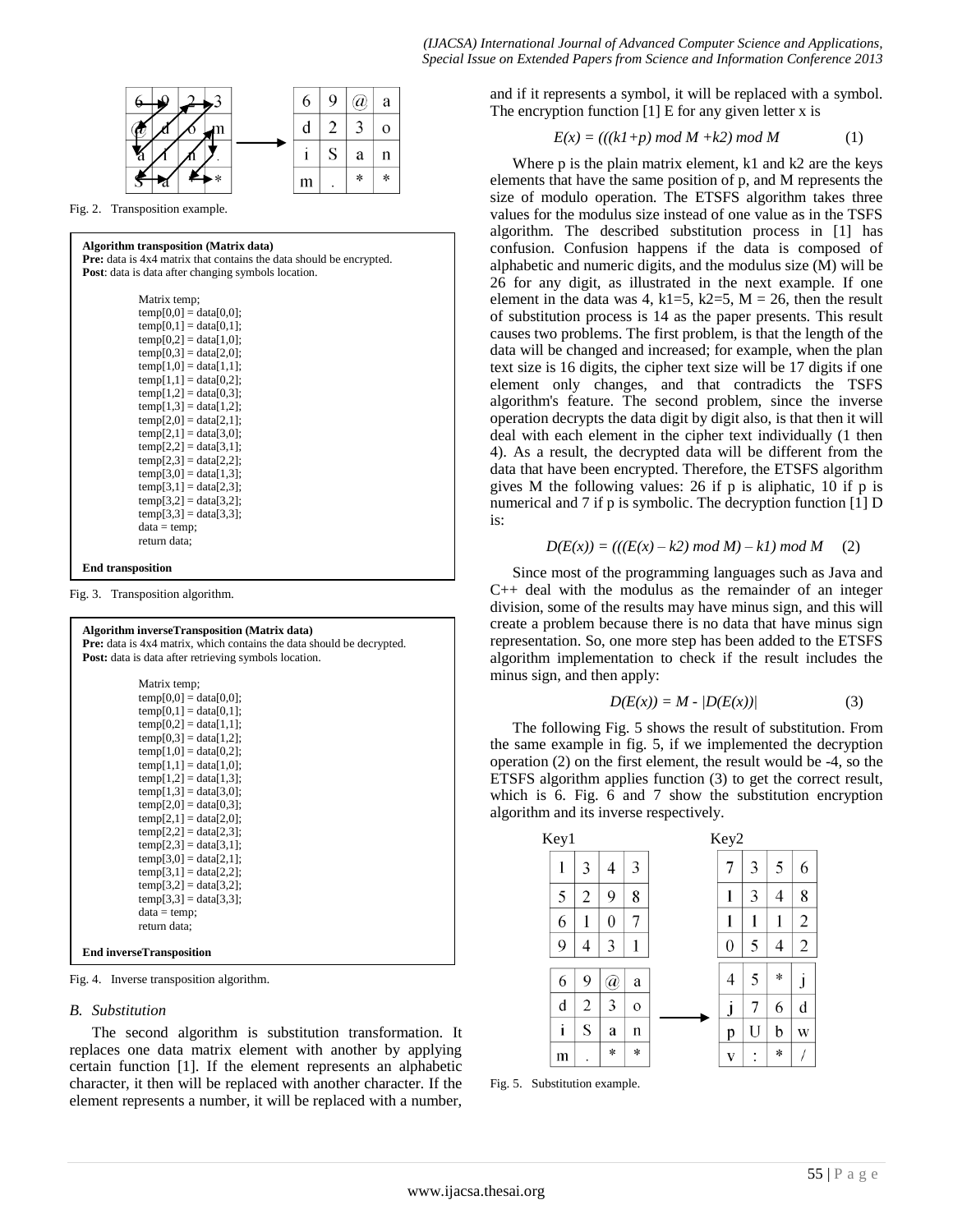

end for end for  $data = temp$ : return data;

**End inverseSubstitution**

Fig. 7. Inverse substitution algorithm.

## *C. Folding*

The third algorithm is folding transformation. It shuffles one of the data matrix elements with another in the same entered data, like a paper fold. The data matrix is folded horizontally, vertically and diagonally [1]. The horizontal folding is done by exchanging the first row with the last row. The vertical one is done by exchanging the first column with the last column. The diagonal fold is done by exchanging the inner cells, the upper-left cell with the down-right cell and the upper-right cell with the down-left cell. Fig. 8 shows the example after folding, while Fig. 9 shows the folding encryption algorithm. Next, Fig. 10 shows the folding decryption algorithm.

Fig. 10. Inverse folding algorithm.

**End inverseFolding**

temp  $[1,1] = \text{data}[2,2]$ ; temp  $[1,2] = \text{data}[2,1]$ ; temp  $[1,3] = \text{data}[1,0]$ ; temp  $[2.0]$  = data $[2.3]$ : temp  $[2,1] = \text{data}[1,2]$ ; temp  $[2,2] = \text{data}[1,1];$ temp  $[2,3] = \frac{data[2,0]}{;}$ temp  $[3,0] = \text{data}[0,3];$ temp  $[3,1] = data[0,1]$ ;  $temp [3,2] = data[0,2];$ temp  $[3,3] = \text{data}[0,0];$  $data = temp;$ return data;

#### *D. Shifting*

The last part of the algorithm is the shifting transformation, which provides a simple way to encrypt using a 16-array element of numeric digits to exchange a letter with another. Each element of the array must contain the numeric representation of the data. Each digit must appear only once in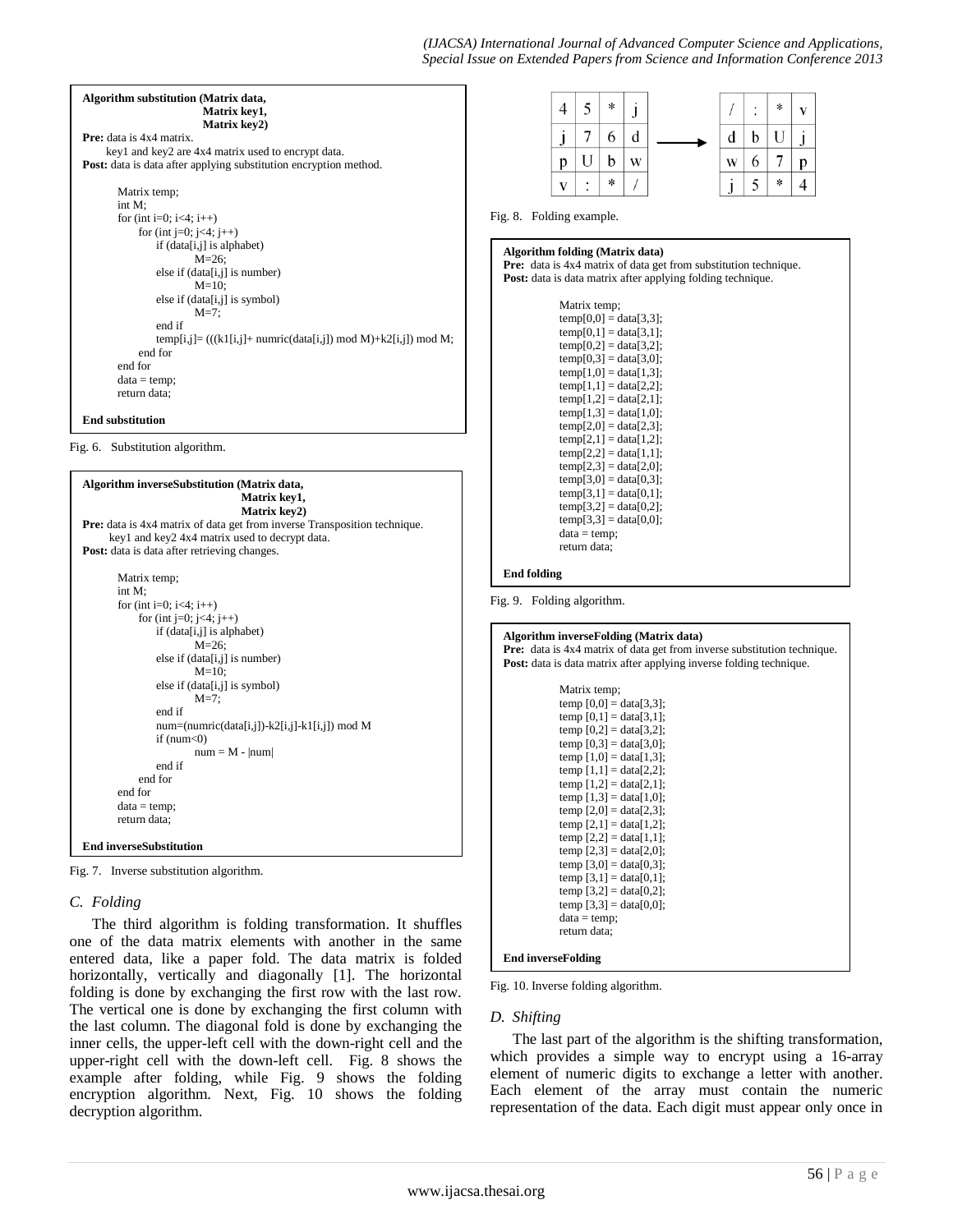each element of the array. The digits can appear in any order [1]. In shifting process, the algorithm replaces each element in the data matrix by its position within its array element. The ETSFS algorithm uses four 16-arrays instead of one array as the TSFS algorithm uses, because the described shifting process in [1] has confusion. For example, if an element in the plain text is 4 and its position within the array is 15, then the shifting process in [1] returns 15, which is causing the same two problems that were described in substitution transformation. So, the ETSFS algorithm separates each type from other. The ETSFS algorithm uses four 16-arrays, one for numeric, one for symbols, but because it is difficult to enumerate all symbols in this project; the suggested ETSFS algorithm considers only two types of symbols. Symbols that are used in emails  $\left(\text{-}, \cdot, \varnothing, \cdot\right)$  and symbols that are used in IP addresses (/, :). The last two 16-arrays are used for alphabetic, where one for capital letters and the other for small letters. We used that to enhance TSFS algorithm and make it is sensitive for the type of letter. The process illustrated in Fig. 11. Fig. 12 and 13 show the shifting encryption algorithm and its inverse respectively.

The previous encryption process is considered as the result of the first round of the ETSFS algorithm. The output of the first round goes as an input to the second round and the output the second round goes as an input to the third round. This process continues up to the 12th round and the output of this round is the cipher text of the given plain text and that cipher text is stored in the database. For keys, in each round, it selects two keys for encryption. In encryption, each round (i) selects the key (i) and the key  $(i+1)$ , at round 12 it selects key  $(12)$  and key (1). In decryption, the keys are selected in reverse order. The Fig. 14 shows the steps of expand keys as [1] suggested.

## IV. IMPLEMENTATION

A Java-based project has been built to test the ETSFS algorithm correctness and performance. The implementation uses three-tier architecture, as represented in Fig. 15. The threetier separate the functions into interface, processing and data management functions. The multi-tier architecture allows developers to create flexible and reusable applications. In addition, this architecture provides "encryption as a service" to facilitate the interaction between the interface and the encryption/decryption model, and makes the process of encryption or decryption transparent to application [2]. In this paper, the interface-tire is used to enter and retrieve data from the database. The processing-tier is used to garner the data or query from the interface-tier and then to complete the encryption or decryption processes to apply the query over the secure database. It stores the keys in a separate file instead of storing them in the database to increase the security. Finally, a data management-tire stores the data.

Depending on the suggested architecture, the implementation structure was developed as shown in Fig. 16. This Figure illustrates all classes and their connections with each other. It shows the attributes of each class and functions headers. The classes include:

#### *A. Maic Class*

In general, at the beginning, the user can enter the information that will be encrypted. In this implementation, the main class reads data from a file to obtain equivalent results when measuring the performance. The interface part is responsible for taking the data from file and sending it to the translator part to save it in the database. Another function for the interface is to retrieve the data form the database by using the translator part.

| $\mathbf{I}/\mathbf{P}$ | <b>Array Element</b>                            | O/P      |
|-------------------------|-------------------------------------------------|----------|
| $\sqrt{2}$              | 0 1 2 3 4 5 6                                   |          |
| $\ddot{\cdot}$          | 1 2 3 4 5 6 0                                   |          |
| $\ast$                  | 2 3 4 5 6 0 1                                   | $\omega$ |
| $\mathbf{V}$            | 3 4 5 6 7 8 9 10 11 12 13 14 15  23 24 25 0 1 2 | S        |
| d                       | 4 5 6 7 8 9 10 11 12 13 14 15 16  24 25 0 1 2 3 | Z.       |
| h                       | 5 6 7 8 9 10 11 12 13 14 15 16  24 25 0 1 2 3 4 | W        |
| U                       | 6 7 8 9 10 11 12 13 14 15 16  24 25 0 1 2 3 4 5 | $\Omega$ |
| ٠                       | ٠                                               |          |
|                         |                                                 |          |
| 4                       | 1 5 4 6 0 7 2 8 3 9                             | 2        |

Fig. 11. Shifting example.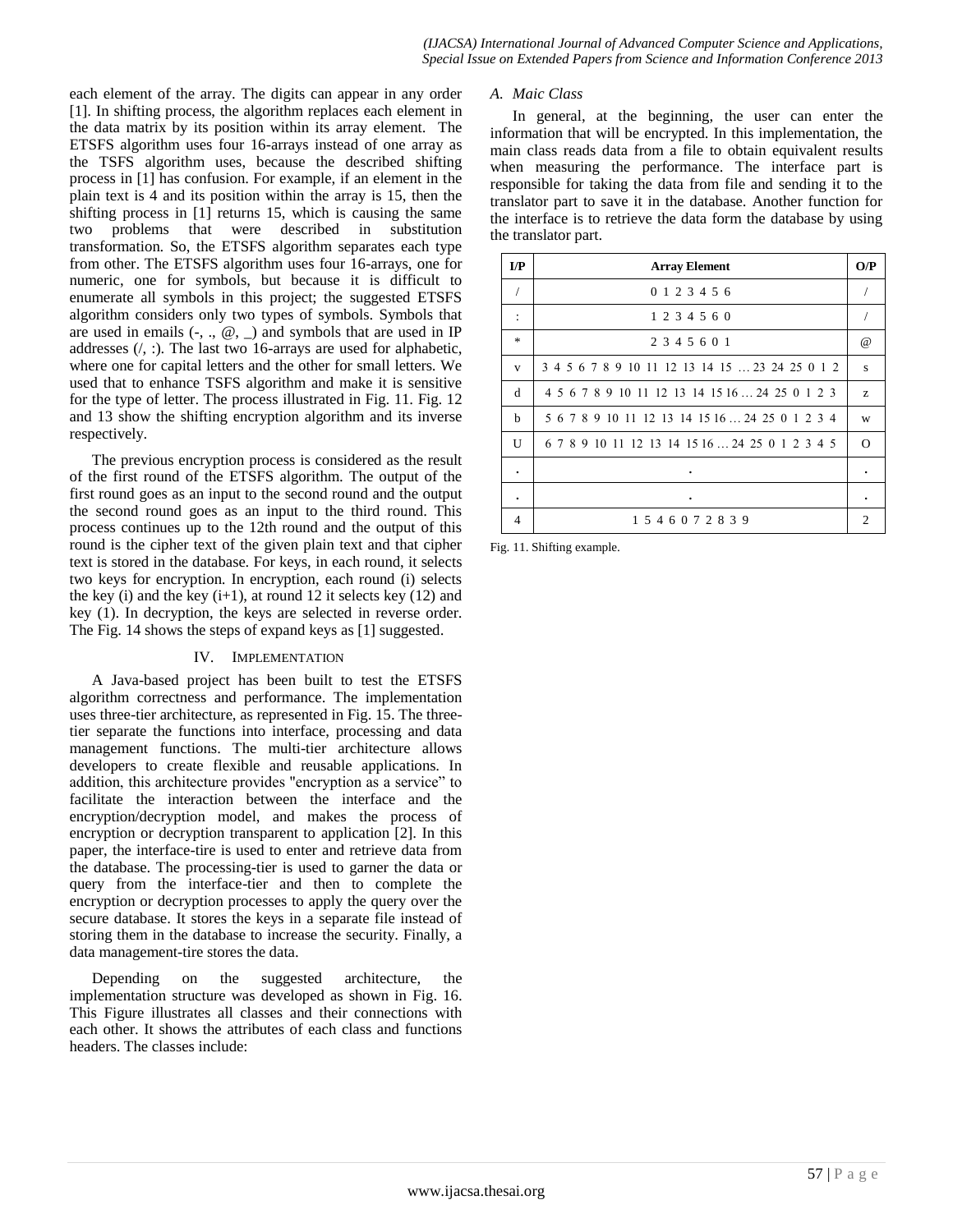*(IJACSA) International Journal of Advanced Computer Science and Applications, Special Issue on Extended Papers from Science and Information Conference 2013*

| Algorithm shifting (Matrix data,                                    |
|---------------------------------------------------------------------|
| <b>MAtrix arrayNumber,</b>                                          |
| Matrix arrayAlpha,                                                  |
| Matrix arraySymbol)                                                 |
| <b>Pre:</b> data is 4x4 matrix of data gets from folding technique. |
| arrayNumber is 16x10 dimension array used for numeric data.         |
| arrayAlpha is 16x26 dimension array used for alphabetic data.       |
| arraySymbol is 16x7 dimension array used for symbol data.           |
| <b>Post:</b> data is data matrix after applying shifting technique. |
|                                                                     |
| Matrix temp;                                                        |
| char charOfData;                                                    |
| loop from $i=0$ to $i=3$ do                                         |
| loop from $j=0$ to $j=3$ do                                         |
| $charOfData = data[i, j];$                                          |
| if (charOfData is number)                                           |
| loop from $k=0$ to $k=9$ do                                         |
| if (arrayNumber[(3xi)+i+j][k]== charOfData)                         |
| $temp[i,j] = k;$                                                    |
| break:                                                              |
| end if                                                              |
| end loop                                                            |
| elseIf (charOfData is alphabet)                                     |
| loop from $k=0$ to $k=25$ do                                        |
| if $(\arctan\lambda \ln(a)(3xi)+i+j  k  == \text{charOfData})$      |
| $temp[i,j] = Alpha that have order (k);$                            |
| end if                                                              |
| end loop                                                            |
| else                                                                |
| loop from $k=0$ to $k=6$ do                                         |
| if (arraySymbol[(3xi)+i+j][k]== charOfData)                         |
| $temp[i,j]$ = Symbol that have order (k);                           |
| end if                                                              |
| end loop                                                            |
| end if                                                              |
| end loop                                                            |
| end loop                                                            |
| $data = temp;$                                                      |
| return data:                                                        |
|                                                                     |
| <b>End shifting</b>                                                 |

Fig. 12. Shifting algorithm.

**Algorithm inverseShifting (Matrix data, Matrix arrayNumber, Matrix arrayAlpha, Matrix arraySymbol ) Pre:** data is 4x4 matrix of data get from inverse folding technique. arrayNumber is 16x10 dimension array used for numeric data. arrayAlpha is 16x26 dimension array used for alphabetic data. arraySymbol is 16x7 dimension array used for symbol data. Post: data is data matrix after applying inverse shifting technique. Matrix temp; char charOfData; int index; loop from i=0 to i=4 do loop from j=0 to j=4 do  $charOfData = data[i,j];$ if (charOfData is number) index = the order of charOfData number in number order; temp [i,j] = arrayNumber[(3xi)+i+j][index]; elseIf (charOfData is alphabet) index = the order of charOfData alphabet in alphabetical order; temp [i,j] = arrayAlpha[(3xi)+i+j][index]; else index = the order of charOfData symbol in symbol order; temp [i,j] = arraySymbol[(3xi)+i+j][index]; end if end loop end loop  $data = temp;$  return data; **End inverseShifting**

Fig. 13. Inverse shifting algorithm.

```
Algorithm expandKeys (String [3] initialKeys)
Pre: initialKeys contains of Key1, Key2 and Key3 as initial keys.
Post: expandedKeys is array of size 12, contains 12 expanded keys Matrcis.
   Matrix[12] expandedKeys;
  Matrix<sup>[4,4]</sup> tempKey;
  for (int i=0; i<3; i++)
        if (initialKeys[i] length < 16)
            padd data by adding 0's;
        else if (initialKeys[i] length > 16)
            cut the data after 16;
        end if
        change initialKeys to number based on the position in alphabets a-z;
       tempKey = initialKeys[i];for (int j=0; j<4; i++)
            for (int h=0; h<4; i++)
                  expandedKeys [j+ix4].row(h) = tempKeyrow(h) after
shifting by (j+h)%4 times;
            end for
        end for
   end for
   return expandedKeys;
End expandKeys
```
Fig. 14. Expand keys algorithm.



Fig. 15. Implementation architecture.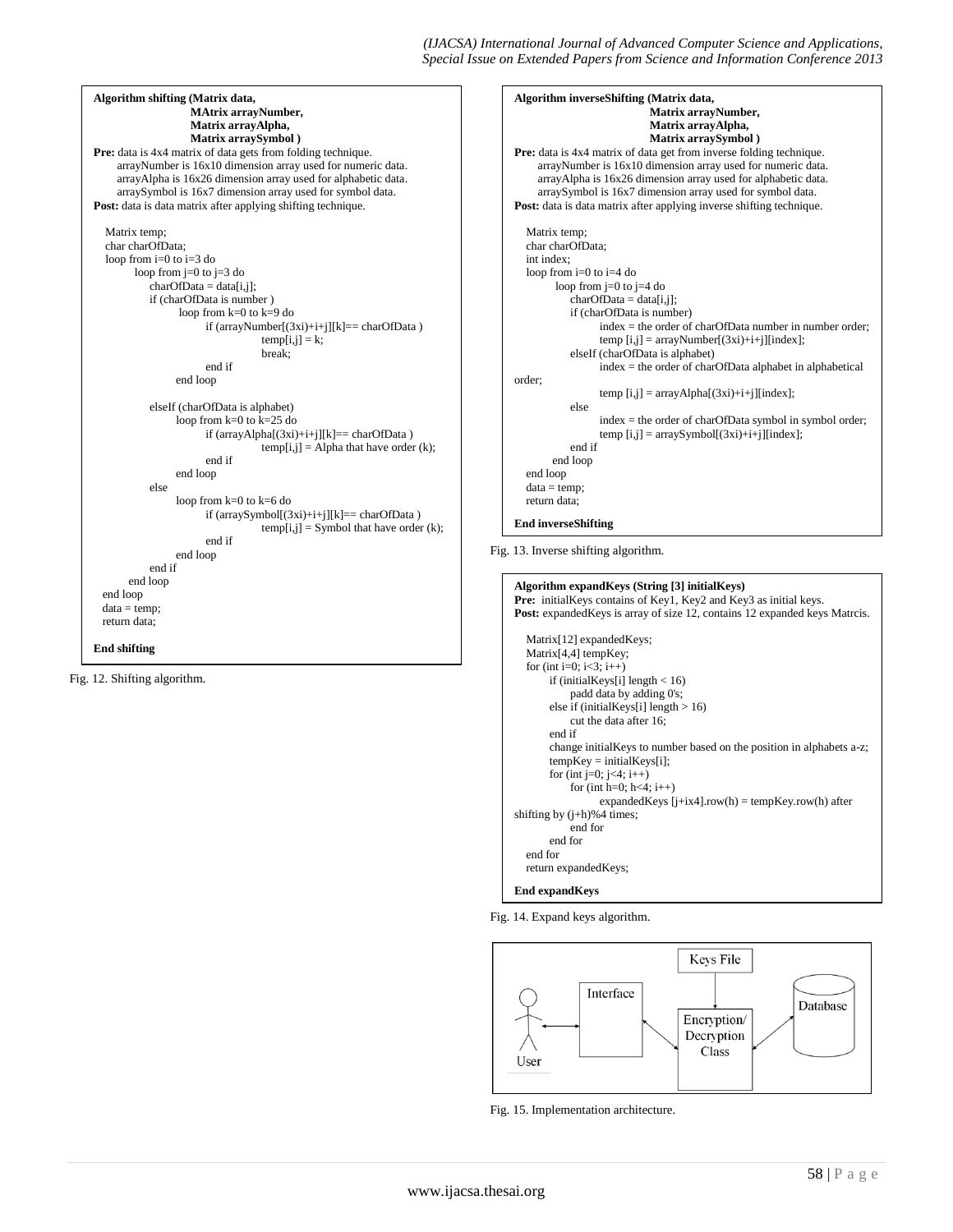

Fig. 16. Implementation UML diagram.

## *B. Translator Class*

The middle part contains three parts. One part is used for keys; the other one, which is the translator, is used to deal with the database, and the last part is used for encryption/decryption operations. During the experiment, the translator class receives the data from the interface part by the SaveInDatabase() method, and draws a connection with the database so as to apply insert query in the database after encrypting the received data. Here the function depended on the application and the table used in the database. We used one table named "person". It contains four columns: name, phone, mail and job. The first three columns contained sensitive data. So, SaveInDatabase() method receives four data and encrypts the first three data by using the encryption/decryption (ED) class, then applies the insert query to add this data into the database.

Also, the translator has another method used to apply the select query from the database. In this project, we focused only on the encryption/decryption algorithms rather than how the query should be translated or mapped to a query that can be applied on the encrypted database. So, we just used two direct specific select queries for selecting the data, one for retrieving the complete table and the other for selecting a query depending on a condition which is the information of a person how has specific name. After retrieving the data from the database, the translator class decrypts it by using the ED class, and then printed it in the screen. In the second query, before the method does select operation from the database, this method must encrypt the data that is used in the condition by using the ED class to do the comparison operations over encrypted data.

## *C. Encryption/Decryption Class*

This class is the most important class for this work. After the ED class receives the data from the translator class, it checks on some of points. It checks the length. The length must be equal to 16; if it is less than 16, the ED class pads the data with (\*) symbol up to 16 digits. In this project, we choose the (\*) symbol for padding because it is not used in the data. If it is more than 16, the ED class deducts of the excess. After that, the ED class changes the data form to 4x4 array form to apply the algorithm on an array form. Then the ED class applies the same following scenario twelve times. First, it applies transposition transformation and changes the location of the elements in 4x4 data array by using diagonal transposition, and the result array of this step considers as input to the second step. In the second step, the ED class applies substitution transformation and replaces one data with another by using two keys in each round. Each element in the data array is one of three types: number, alphabet or symbol, and each of them has different modulo. If the element is alphabet or symbol, first it changes to a number based on the position in the alphabets a-z  $(a-0, b-1, \ldots z-25)$ , then the ED class applies the equation of encryption on this number. We selected the symbols' positions as following  $(*, -, \ldots, ', :, @, \ldots)$  depended on precedence in ASCII codes. The result array of this step considers as input for the third step. In the third step, the ED class applies folding transformation and shuffles each element in 4x4 data array with another one in the same array, and the result array of this step considers as input for the fourth step. Fourth step, the ED class applies shifting transformation and replaces each digit of data array by its position within its array element. Each element in the data array is one of three types: number, alphabet or symbol, and each of them have different arrays set. There are four defined 16-arrays, one for numeric, two for alphabetic where one for capital letter and other one for small letter and last array for symbols. If the element in the data array is alphabet or symbol, first the ED class changes the element into a number based on the position in the alphabets a-z (a-0, b-1, ... z-25), then the ED class replaces the number with its position within its array set. The result array of this step considers as input for the first step again in the next round. After the twelve rounds finish and the data encrypted, the ED class sends the result to the translator part to store it in the database.

Also, the ED class has other function is responsible of decryption operations. This function receives the encrypted data from the translator part. The ED class first prepares the data into 4x4 array form to apply the algorithm on array form. After that, it sends the data array to the decryption methods in reverse sequence, started with inverse shifting, inverse folding, inverse substitution then inverse transposition. All of these methods follow the same scenario that applies in encrypted part but with inverse operations. This scenario also applies twelve times, the output of the each round considered as input to the second round. After the twelve rounds finish and the data decrypted, the ED class sends the result to the translator class.

# *D. Key Class*

Key class reads three initial keys from the file. Then it checks on some points. Checking on the length, the length must be equal to 16. If it is less than 16, key class pads the key with 0s. If it is more than 16, key class deducts off excess. Then key class converts all digit of the keys to numbers based on position in the alphabets a-z (a-0, b-1, ... z-25). After that, it changes the keys form to 4x4 array form to apply the operations on array form.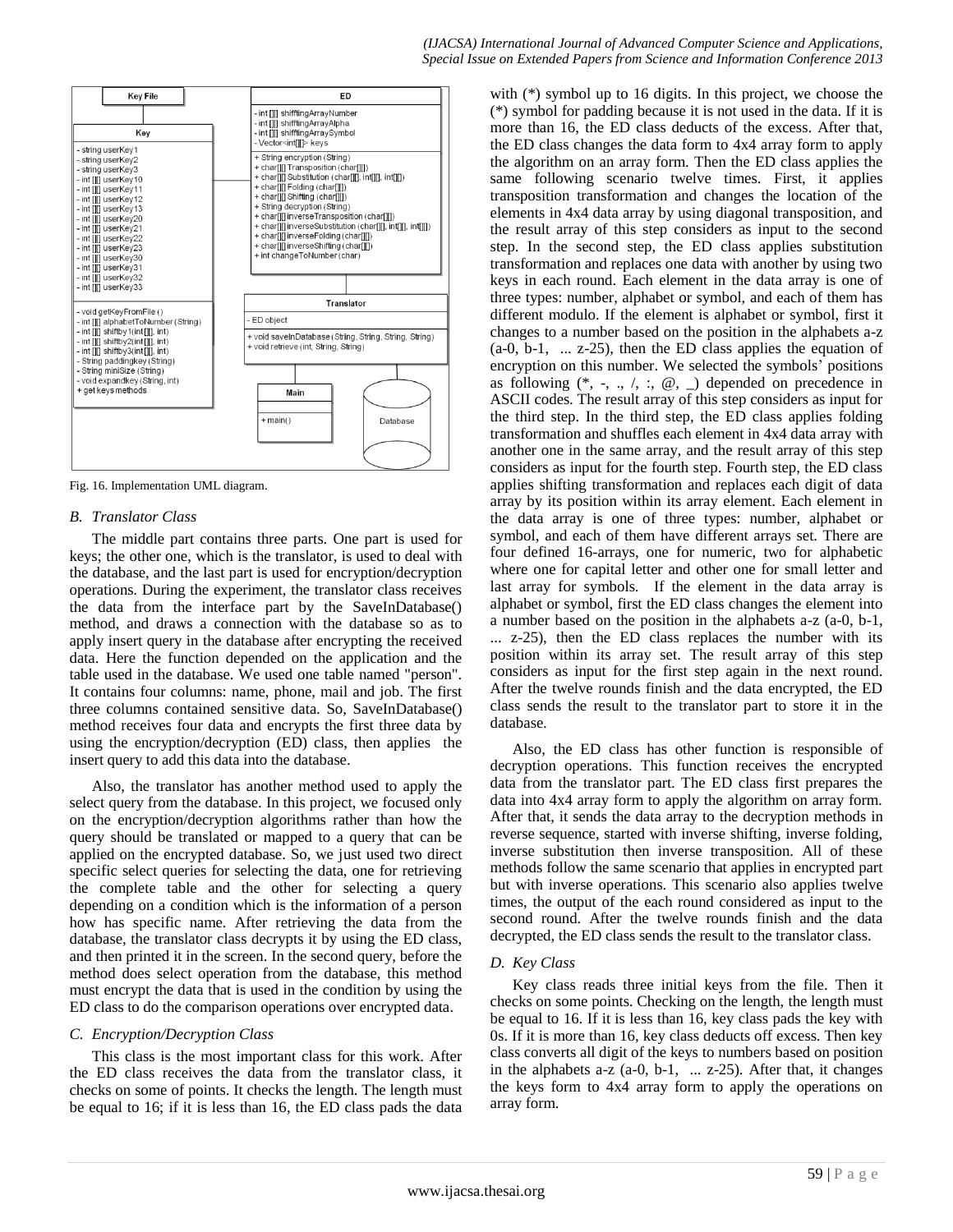After that, the keys are expanded based on shifting the rows into twelve keys, where each key is expanded into four keys. Each output key is stored in 4x4 array form, and the expanding technique implements as the following: the first output key has four rows where row 0 is not shifted, row 1 is shifted by one time, row 2 is shifted two times and row 3 is shifted three times. In the second output key, row 0 is shifted one time, row 1 is shifted 2 times, row 2 is shifted three times, and row 3 is not shifted. In third output key, are row 0 is shifted two times, row 1 is shifted three times, row 2 is not shifted and row 3 is shifted one time. In the last output key, row 0 is shifted three times, row 1 is not shifted, row  $\overline{2}$  is shifted one time and row 3 is shifted two times.

## V. COMPARATIVE STUDY

This section presents a comparative study between the DES algorithm, the AES algorithm and the ETSFS algorithms. It explains the experiment in order to evaluate their performance to establish the best algorithm amongst all possible algorithms. It then reports the results and discusses them.

The DES algorithm uses too short key length. Within the rapid advances, DES is breakable, for example in 1998 the Electronic Frontier Foundation built a DES Cracker for less than \$250,000 that can decode DES messages in less than a week [12]. The AES algorithm is used as a standard for data encryption. It is stronger and faster than the DES algorithm [13]. DES and AES algorithms have open source code, and they are supported by Java libraries.

## *A. Experiment Setup*

The experiment compared the ETSFS algorithm with the DES and AES algorithms, which have open source code. To test the algorithms, the following materials were used:

- Programming language: Java.
- Application platform: NetBeans IDE 6.9.1.
- Development: Java Development Kit (JDK) 1.6.
- Database management system: MySQL Server 5.6.
- Java external Library: Connector-java 5.1.23-bin.jar to connect the java with MySQL server.
- Visual database design tool: MySQL Workbench 5.2 CE used for database design, modeling and SQL development.
- Operating system: Windows Vista Home Premium, 32 bit.
- Hardware computer: Dell XPS M1330 laptop, Intel(R) Core(TM)2 Duo CPU T7300 2.00GHz and 3.00 GB for RAM.

In the experiment, to obtain fixed and fair comparison between the algorithms, same entered data and same functions that are responsible for accessing the database were used in all algorithms. Furthermore, each algorithm was tested with the following data size: 100, 500, 1000, 1500 and 2000 rows. For each size, the experiment was repeated three times and then the average value for each timer was calculated to eliminate the

effect of the computer processing issues and insure near fair real value.

## *B. Evaluation Metrics*

Execution time (Second): The evaluation performance of encryption/decryption processes conducted in terms of the execution time of insert and select SQL queries. In this project, we followed the same approach presented in [14] to calculate the execution time. We used a timer to calculate the execution time of the query from the beginning of its work until it finishes successfully. Three timers were used in each algorithm to calculate the execution times for three types of quires:

- **Insert:** We calculated the insertion execution time to know how much time does the insertion operation consumes with encryption processes. Insert query example: *INSERT INTO person VALUES (encrypted name, encrypted phone, encrypted mail, job).*
- **Select all:** To know how much time does the query take to select all the rows and decrypt the encrypted fields with decryption processes. Select all query example: *SELECT name, phone, mail, job FROM person*.
- **Select with condition:** To know how much time the query takes to encrypt the data in the condition, then compare this data with the encrypted data inside the database to retrieve the required data, and decrypt the encrypted selected fields with decryption processes. Select with condition query example: *SELECT name, phone, mail, job FROM person WHERE name = encrypted name*.

*1) Database size (Kilobyte):* One of the most important factors to determine about the database is its overall size [15]. So, we used the database size criterion to compare the database sizes between the three algorithms after storing the encrypted data. We used it to know the impact of the encryption process on the database overall size.

# *C. Results and Discussion*

In this section, we stated the results of our experiments in terms of execution time and database size aspects. For each criterion, we presented the average values for each one of the three different algorithms with different sizes of data. Also, we interpreted the findings and results, and showed the relationships among the algorithms.

# *1) Execution time:*

 **Insert queries execution time:** First, Fig. 17 shows the relationship between encryption time during insertion the data in the database and the number of tuples for each algorithm. In general, when the size of data increases, the time also increases. From the results, it is obvious that the AES algorithm consumes the longest time for encrypting and the ETSFS algorithm consumes the least time for that. The speed of the AES encryption depends on the number of rounds and the key generation in each time it does the encrypt function. Also, each round in the AES algorithm needs round key from the key expansion algorithm. So the AES algorithm depends on the speed of the round key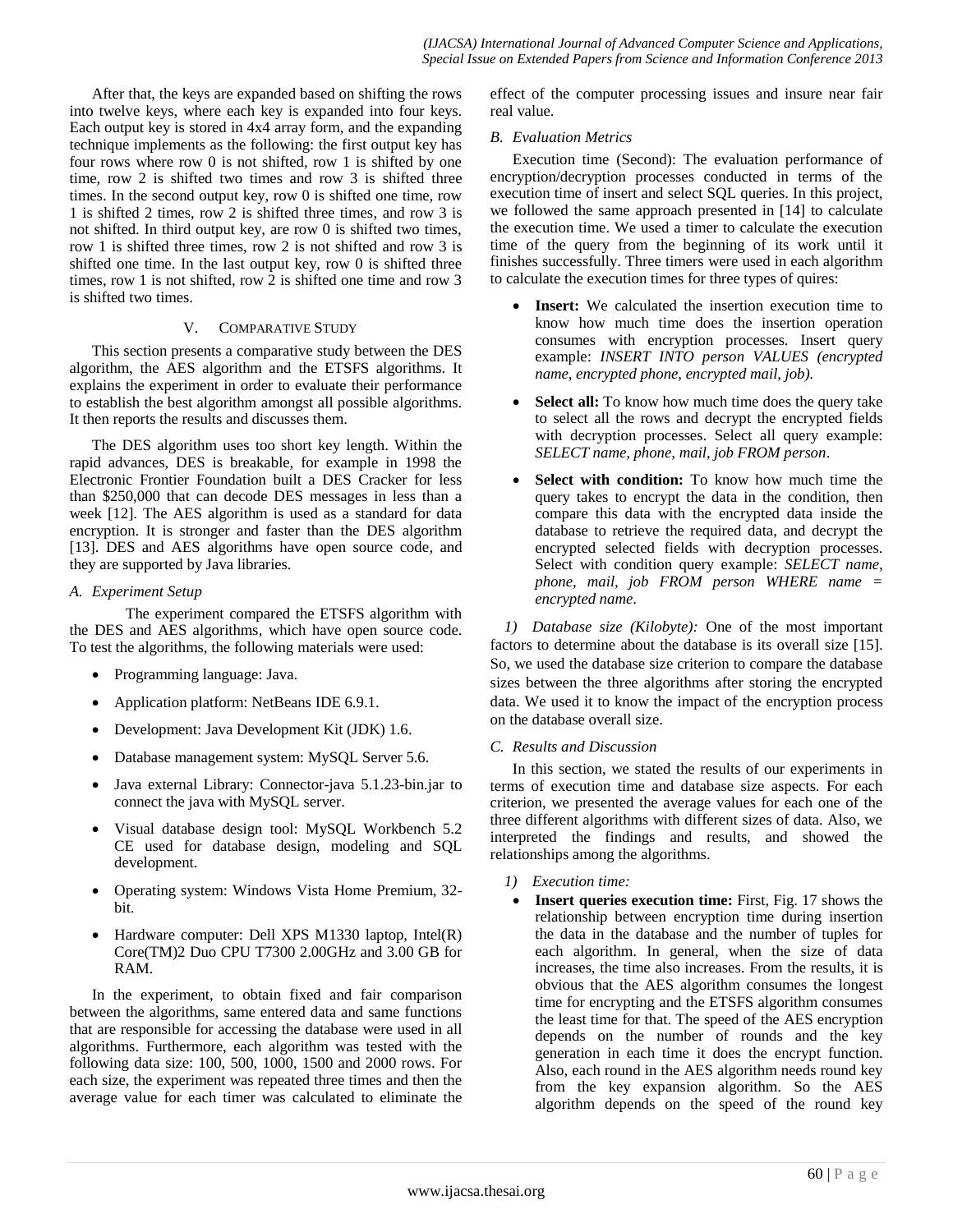generation [16]. In contrast, the ETSFS algorithm needs the key generation only one time before doing the encrypt function. That is mean the ETSFS algorithm has the best execution performance when applying insert queries that include encryption processes*.*

 **Select all query execution time and select with condition quires execution time:** Fig. 18 shows the relationship between decryption time during searching in database with using a query to retrieve the complete table and the number of tuples, and Fig. 19 shows the relationship between decryption time but with using the queries that depend on a condition and the number of tuples for each algorithm. The DES algorithm consumes least time when applying the select queries. The instability of the relationship may occur owing to the time taken in connecting and disconnecting the database or file operations. Moreover, hardware issues may cause inconsistent relations. The AES algorithm consumes more time than the ETSFS algorithm for selecting queries because in the AES algorithm, the decryption module depends mainly on the key expansion module [16]. Also, the execution of the query that retrieves the complete table consumes little more time than those that depend on the condition because the former retrieves more tuples than the latter; this tuples need more decryption operations.

*2) Database Size:* In term of storage, Fig. 20 shows the relationships between the number of tuples and the size of the database in kilobyte after storing the encrypted data with the use of the three algorithms with different data sizes. Where the data size increases, the difference is evident between the algorithms. The results show that the ETSFS algorithm has consumed the smallest space among other algorithms. This happened because the size of the encrypted data in ETSFS algorithm does not increase more so than the original size; rather, it keeps the size as it is. However, AES and DES algorithms extend the data size to multiple of 128-bit and 64-bit respectively [12]. The AES algorithm needs largest storage space to store the data, followed by DES algorithm, which needs larger storage space than the ETSFS algorithm.



Fig. 17. The relationship between the insert operations execution time and the number of inserted rows for the three algorithms.

The experiment proves that the ETSFS algorithm can secure the data successfully when the data sets of the ETSFS algorithm are increased, and also that the substitution and shifting techniques are corrected. The insert queries execution time is not affected because the algorithm encrypts the sensitive data only, and the database size is not affected because the algorithm does not increase the size of encrypted data. In general, the improved performance comes without compromising query processing time or database size.



Fig. 18. The relationship between the execution time of select all rows operation and the number of rows for the three algorithms.



Fig. 19. The relationship between the execution time of select operations that depend on condition and the number of rows in the database for the three algorithms.



Fig. 20. The relationship between the database size after applying encryption and the number of rows for the three algorithms.